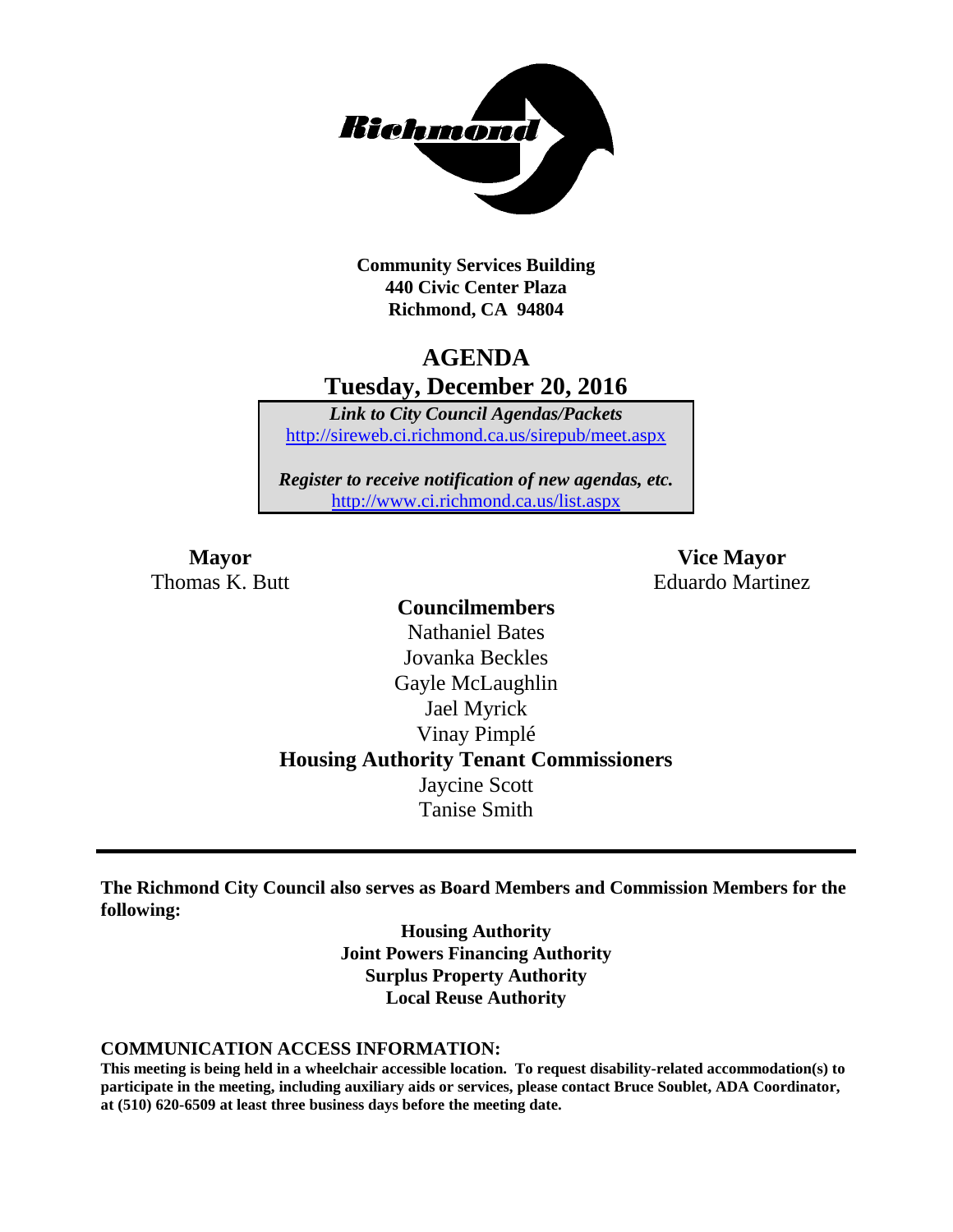# **MEETING PROCEDURES**

The City of Richmond encourages community participation at its City Council meetings and has established procedures that are intended to accommodate public input in a timely and time-sensitive way. As a courtesy to all members of the public who wish to participate in City Council meetings, please observe the following procedures:

**PUBLIC COMMENT ON AGENDA ITEMS:** Anyone who desires to address the City Council on items appearing on the agenda must complete and file a pink speaker's card with the City Clerk **prior** to the City Council's consideration of the item. Once the City Clerk has announced the item, no person shall be permitted to speak on the item other than those persons who have submitted their names to the City Clerk. Your name will be called when the item is announced for discussion. **Each speaker will be allowed TWO (2) MINUTES to address the City Council on NON-PUBLIC HEARING items listed on the agenda.**

**OPEN FORUM FOR PUBLIC COMMENT:** Individuals who would like to address the City Council on matters not listed on the agenda or on items remaining on the consent calendar may do so under Open Forum. All speakers must complete and file a pink speaker's card with the City Clerk **prior** to the commencement of Open Forum. The amount of time allotted to individual speakers shall be determined based on the number of persons requesting to speak during this item. **The time allocation for each speaker will be as follows:** 15 or fewer speakers, a maximum of 2 minutes; 16 to 24 speakers, a maximum of 1 and one-half minutes; and 25 or more speakers, a maximum of 1 minute.

### **SPEAKERS ARE REQUESTED TO OCCUPY THE RESERVED SEATS IN THE FRONT ROW BEHIND THE SPEAKER'S PODIUM AS THEIR NAME IS ANNOUNCED BY THE CITY CLERK.**

**CONSENT CALENDAR:** Consent Calendar items are considered routine and will be enacted, approved or adopted by one motion unless a request for removal for discussion or explanation is received from the audience or the City Council. A member of the audience requesting to remove an item from the Consent Calendar must first complete a speaker's card and discuss the item with a City staff person who has knowledge of the subject material, prior to filing the card with the City Clerk and **prior** to the City Council's consideration of Agenda Review. An item removed from the Consent Calendar may be placed anywhere on the agenda following the City Council's agenda review.

**CONDUCT AT MEETINGS:** Richmond City Council meetings are limited public forums during which the City strives to provide an open, safe atmosphere and promote robust public debate. Members of the public, however, must comply with state law, as well as the City's laws and procedures and may not actually disrupt the orderly conduct of these meetings. The public, for example, may not shout or use amplifying devices, must submit comment cards and speak during their allotted time, may not create a physical disturbance, may not speak on matters unrelated to issues within the jurisdiction of the City Council or the agenda item at hand, and may not cause immediate threats to public safety.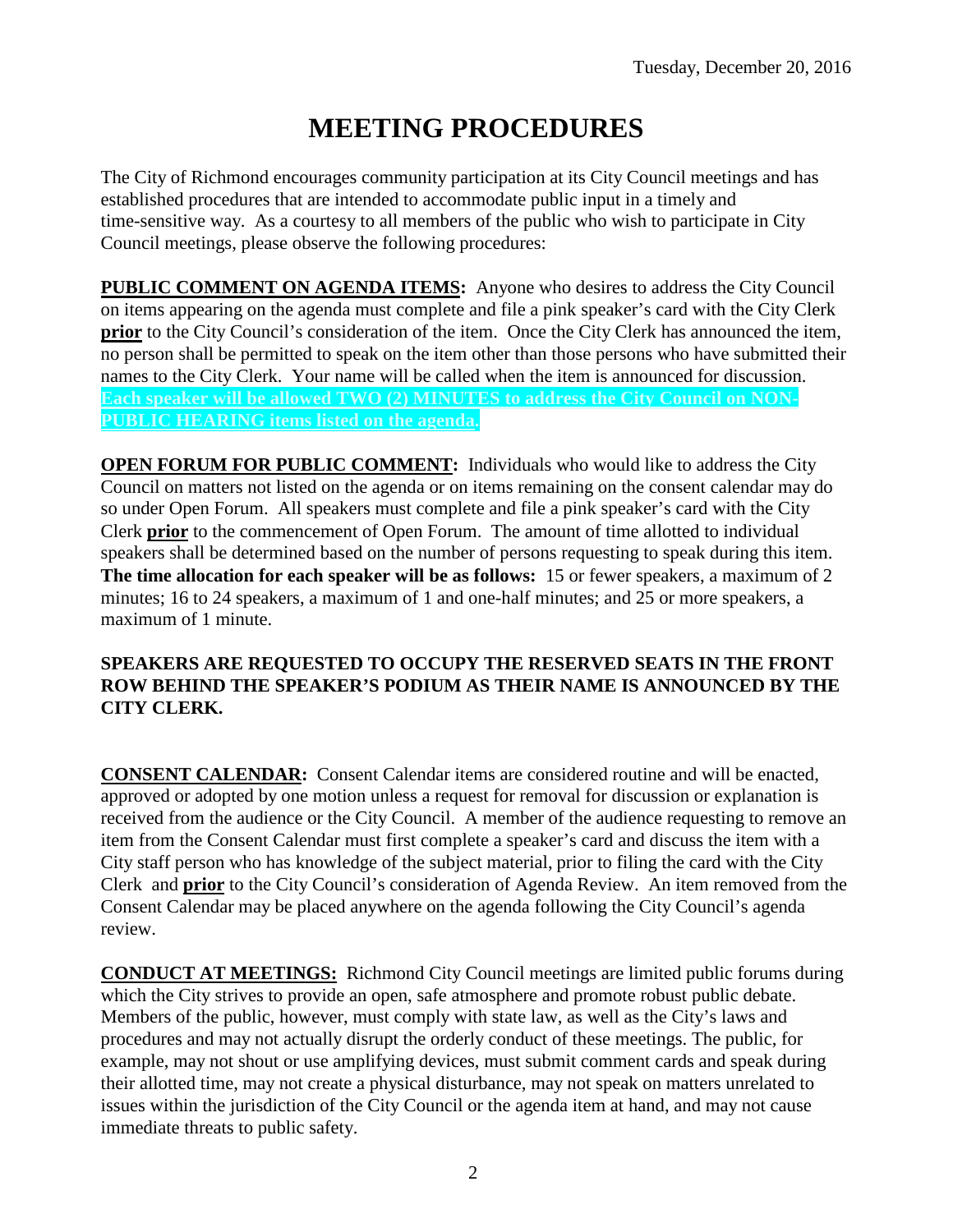**CITY HARASSMENT POLICY:** The City invites public comment and critique about its operations, including comment about the performance of its public officials and employees, at the public meetings of the City Council and boards and commissions. However, discriminatory or harassing comments about or in the presence of City employees, even comments by third parties, may create a hostile work environment, if severe or pervasive. The City prohibits harassment against an applicant, employee, or contractor on the basis of race, religious creed, color, national origin, ancestry, physical disability, medical condition, mental disability, marital status, sex (including pregnancy, childbirth, and related medical conditions), sexual orientation, gender identity, age or veteran status, or any other characteristic protected by federal, state or local law. In order to acknowledge the public's right to comment on City operations at public meetings, which could include comments that violate the City's harassment policy if such comments do not cause an actual disruption under the Council Rules and Procedures, while taking reasonable steps to protect City employees from discrimination and harassment, City Boards and Commissions shall adhere to the following procedures. If any person makes a harassing remark at a public meeting that violates the above City policy prohibiting harassment, the presiding officer of the meeting may, at the conclusion of the speaker's remarks and allotted time: (a) remind the public that the City's Policy Regarding Harassment of its Employees is contained in the written posted agenda; and (b) state that comments in violation of City policy are not condoned by the City and will play no role in City decisions. If any person makes a harassing remark at a public meeting that violates the above City policy, any City employee in the room who is offended by remarks violating the City's policy is excused from attendance at the meeting. No City employee is compelled to remain in attendance where it appears likely that speakers will make further harassing comments. If an employee leaves a City meeting for this reason, the presiding officer may send a designee to notify any offended employee who has left the meeting when those comments are likely concluded so that the employee may return to the meeting. The presiding officer may remind an employee or any council or board or commission member that he or she may leave the meeting if a remark violating the City's harassment policy is made. These procedures supplement the Council Rules and Procedures relating to disruption of orderly conduct at Council meetings.

Any law enforcement officer on duty or whose service is commanded by the presiding officer shall be Sergeant-at-Arms of the Council meetings. He/she, or they, shall carry out all orders and instructions given by the presiding officer for the purpose of maintaining order and decorum at the Council meetings (City Council Rules of Procedure and Order Section III F, RMC Section 2.12.030).

**\*\*\*\*\*\*\*\*\*\*\*\*\*\*\*\*\*\*\*\*\*\*\*\*\*\*\*\*\*\*\*\*\*\*\*\*\*\*\*\*\*\*\*\*\*\*\*\*\*\*\*\*\*\*\*\*\*\***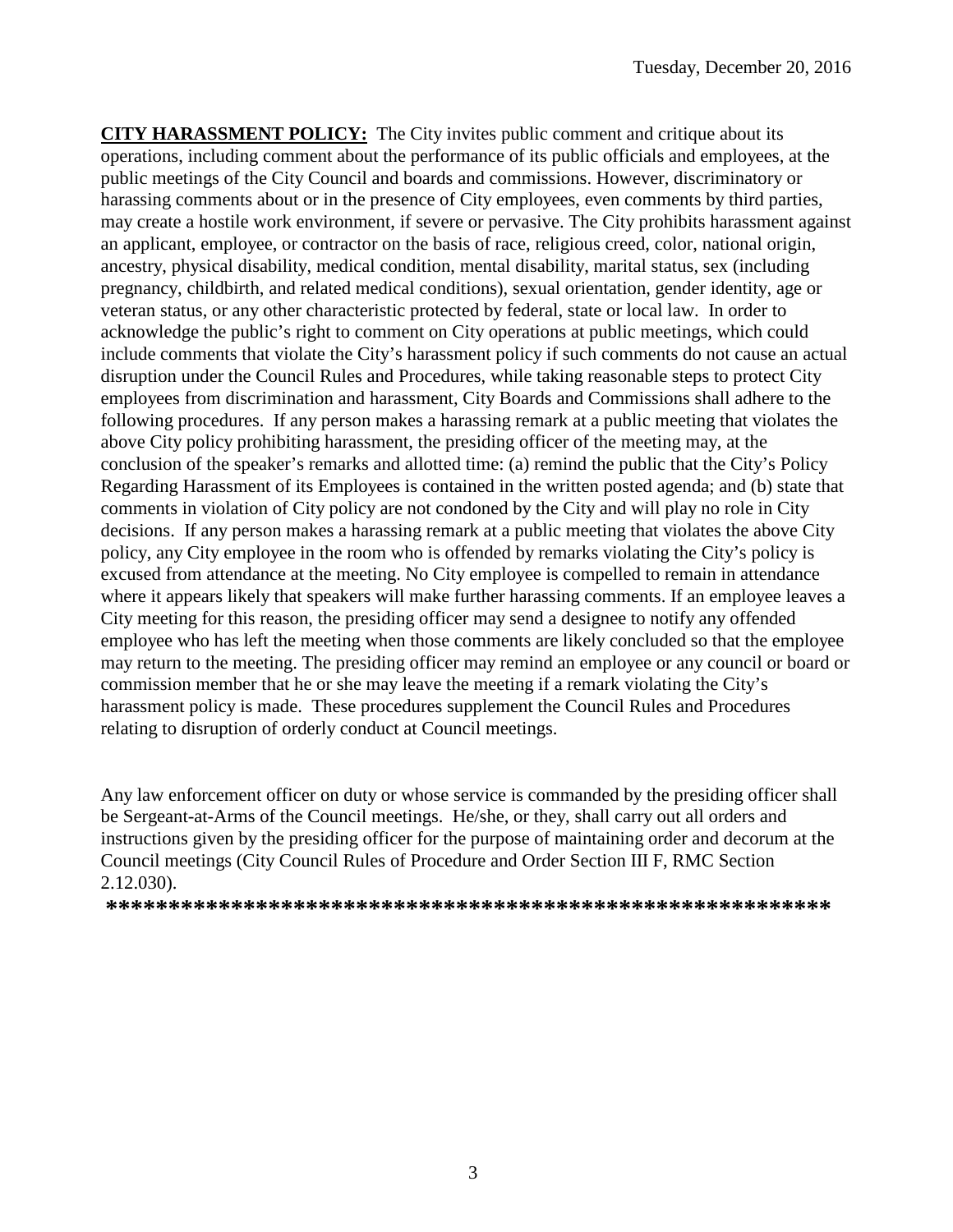## **OPEN SESSION TO HEAR PUBLIC COMMENT BEFORE CLOSED SESSION**

5:00 p.m.

#### **A. ROLL CALL**

#### **B. PUBLIC COMMENT BEFORE CLOSED SESSION**

#### **C. ADJOURN TO CLOSED SESSION**

## **CLOSED SESSION**

Shimada Room of the Community Services Building

#### **CITY COUNCIL**

PUBLIC EMPLOYEE PERFORMANCE EVALUATION (Government Code Section 54957.6):

Title: City Attorney

LIABILITY CLAIMS - (Government Code Section 54956.9):

Oscar Jones v. City of Richmond

#### CONFERENCE WITH LABOR NEGOTIATORS (Government Code Section 54957.6):

Agency designated representatives: Bill Lindsay, Lisa Stephenson, Bruce Soublet, and Maria Blue.

Employee organizations: Richmond Police Management Association (RPMA); Richmond Police Officers Association (RPOA); and Service Employees International Union (SEIU, Local 1021).

#### CONFERENCE WITH REAL PROPERTY NEGOTIATOR (Government Code Section 54956.8):

Property: Point Potrero Marine Terminal formerly known as Shipyard #3 Agency negotiator: Jim Matzorkis Parties: Pantec Group and Anne Koenig Under negotiation: price and terms of payment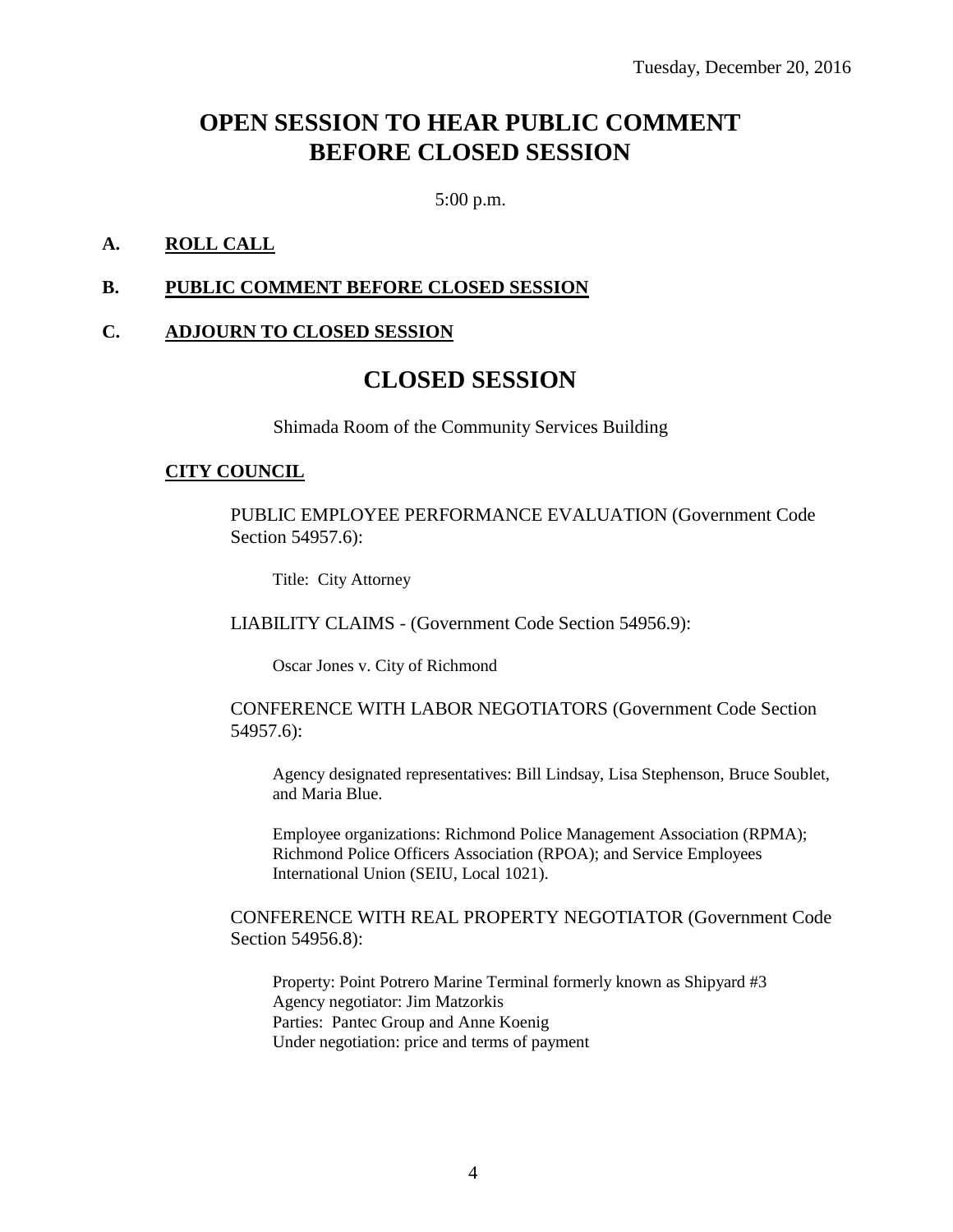## **SPECIAL MEETING OF THE RICHMOND HOUSING AUTHORITY**

6:25 p.m.

- **A. PLEDGE TO THE FLAG**
- **B. ROLL CALL**
- **C. STATEMENT OF CONFLICT OF INTEREST**
- **D. OPEN FORUM FOR PUBLIC COMMENT**
- **E. AGENDA REVIEW**

#### **F. HOUSING AUTHORITY CONSENT CALENDAR**

- **F-1.** APPROVE a contract amendment with Bay Alarm Company for burglar and fire alarm monitoring services, increasing the payment limit by \$10,000 to \$30,000, and extending the term to June 30, 2019. (This item was reviewed and recommended for approval by the Housing Advisory Commission at its meeting of December 12, 2016.) - Richmond Housing Authority (Tim Jones 621-1310).
- **F-2.** ADOPT a resolution approving a contract amendment with A Step Above for elevator maintenance services, increasing the payment limit by \$40,000 to a not to exceed amount of \$50,000, and extending the term to June 30, 2019. (This item was reviewed and recommended for approval by the Housing Advisory Commission at its meeting of December 12, 2016.) - Richmond Housing Authority (Tim Jones 621-1310).
- **F-3.** ADOPT a resolution approving a 2nd contract amendment with Net Electric for electrical maintenance services at Housing Authority Public Housing Developments, increasing the payment limit from \$10,000 to \$30,000, and extending the term to June 30, 2019. (This item was reviewed and recommended for approval by the Housing Advisory Commission at its meeting of December 12, 2016.) - Richmond Housing Authority (Tim Jones 621-1310).

#### **G. ADJOURNMENT**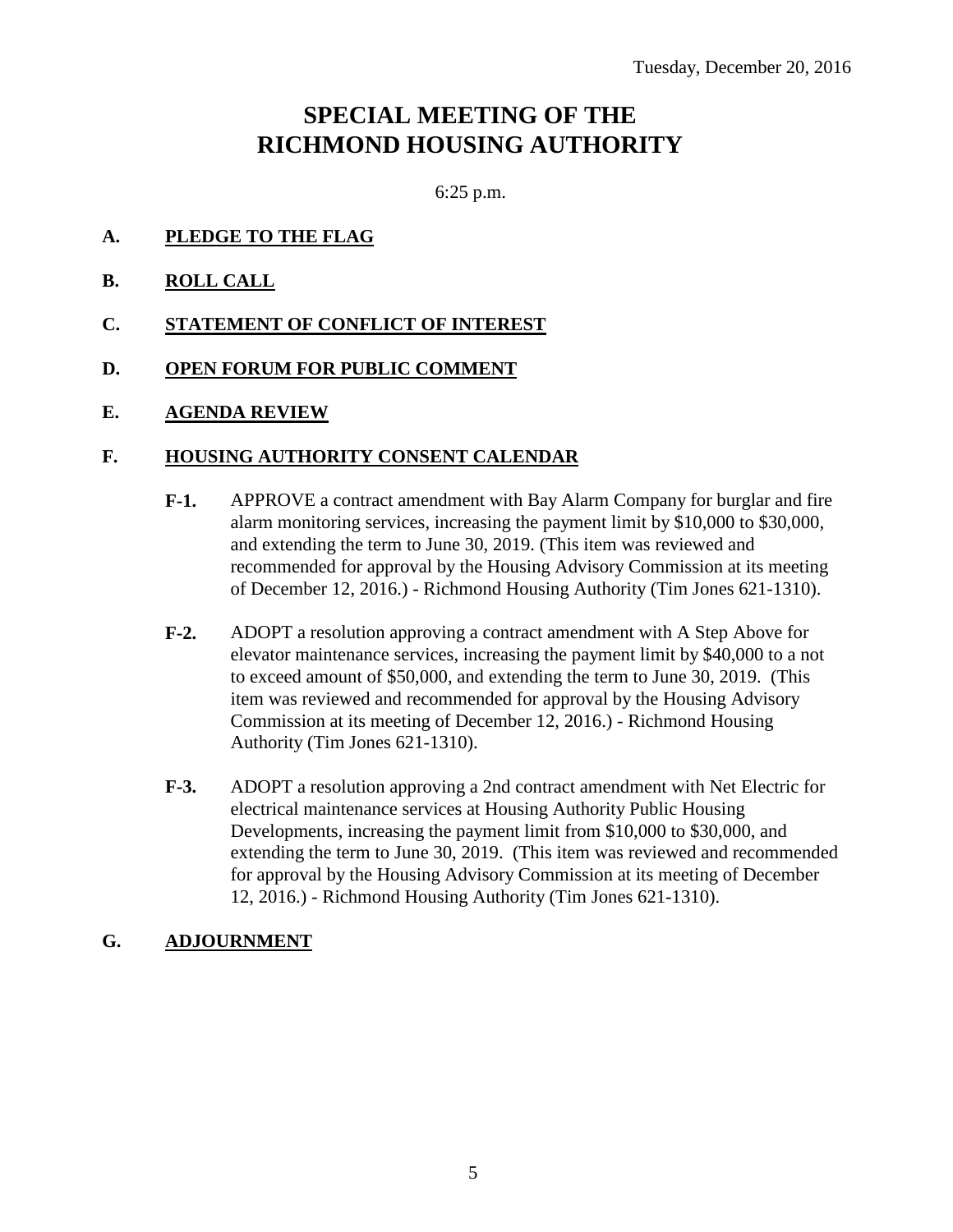## **REGULAR MEETING OF THE SUCCESSOR AGENCY TO THE RICHMOND COMMUNITY REDEVELOPMENT AGENCY AND RICHMOND CITY COUNCIL**

6:30 p.m.

### **A. ROLL CALL**

- **B. STATEMENT OF CONFLICT OF INTEREST**
- **C. AGENDA REVIEW**

#### **D. PRESENTATIONS, PROCLAMATIONS, AND COMMENDATIONS**

- **D-1.** ANNOUNCE City of Richmond Boards and Commissions vacancies as of December 20, 2016, and ask that interested residents send applications to the City Clerk - Office of the Mayor (Mayor Tom Butt 620-6503).
- **D-2.** INTRODUCE the first place winners of the 2016 Junior Fire Prevention Program - Fire Department (Chief Adrian Sheppard 307-8041).

#### **E. REPORT FROM THE CITY ATTORNEY OF FINAL DECISIONS MADE DURING CLOSED SESSION**

- **F. REPORT FROM THE CITY MANAGER**
- **G. OPEN FORUM FOR PUBLIC COMMENT**

### **H. SUCCESSOR AGENCY TO THE RICHMOND COMMUNITY REDEVELOPMENT AGENCY CONSENT CALENDAR**

**H-1.** ADOPT a resolution authorizing the execution of an Environmental Remediation Reimbursement Agreement with Terminal One Development, LLC for the remediation of the Terminal One site - Successor Agency to the Richmond Community Redevelopment Agency (Bill Lindsay 620-6976).

## **I. CITY COUNCIL CONSENT CALENDAR**

**I-1.** ADOPT a resolution Declaring the Canvass of Returns and Result of the General Municipal Election held on November 8, 2016 - City Clerk's Office (Pamela Christian 620-6513).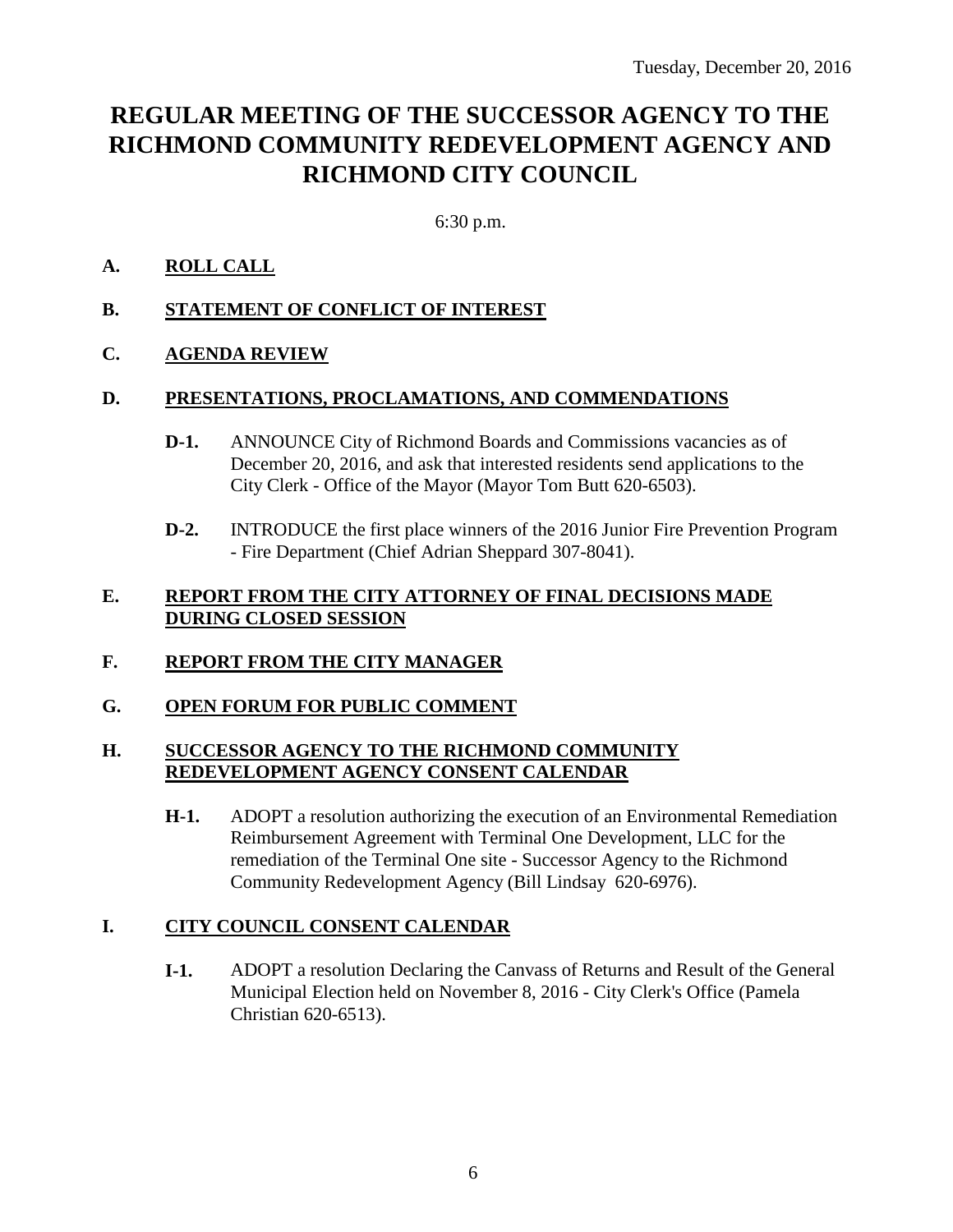- **I-2.** APPROVE a grant-funded contract with AAA Fence Company, Inc. for repair and replacement of chain link fence surrounding the tennis courts at Nicholl Park in an amount not to exceed \$31,765.00. The contract term will be from December 21, 2016, to June 30, 2017 - Infrastructure Maintenance and Operations Department (Tim Higares 231-3008).
- **I-3.** APPROVE the purchase of one (1) 2017 Ford Transit Vanwagon from Towne Ford in an amount not to exceed \$34,000 - Department of Infrastructure Maintenance and Operations (Tim Higares 231-3008).
- **I-4.** INTRODUCE an ordinance (first reading) amending Richmond Municipal Code Sections 9.20.150 and 9.20.155 to update the solid waste collection rates to reflect: 1) an annual Consumer Price Index rate adjustment of three percent (3.00%) that will go into effect on January 1, 2017; and 2) approval of \$.12 per month surcharge on residential accounts resulting from the high 2016 bulky item participation rate that exceeded the 2016 bulky item program budget - City Manager's Office (Shasa Curl/Adam Lenz - 620-5537).
- **I-5.** APPROVE the recommendation by the Recreation and Parks Commission to approve naming and associated signage of the Plunge garden "Hurlbut Tennis and Garden Park" - Community Services Department (Rochelle Monk 620- 6511).
- **I-6.** APPROVE a contract with Tactical K9, LLC for maintenance training for the Police Department's canine unit from January 1, 2017 to December 31, 2018, in the amount of \$30,500 per year, for a total amount not to exceed \$61,000; and an option to renew for two (2) years by means of mutual agreement of both parties - Police Department (Chief Allwyn Brown 621-1802).
- **I-7.** APPROVE the purchase of one (1) 185 cfm Air Compressor from Multiquip, in an amount not to exceed \$20,000 - Department of Infrastructure Maintenance and Operations (Tim Higares 231-3008).
- **I-8.** APPROVE the facilities sublease between the City of Richmond and the Maritime Safety and Security Center (MSSC) for office space located at 756 West Gertrude Avenue in Richmond for fire training and professional development exercises at a cost not to exceed \$30,000 over a five-year period commencing September 1, 2016, and ending August 1, 2021 - Fire Department (Chief Adrian Sheppard - 307-8041).
- **I-9.** APPROVE a construction agreement with Sebastopol Construction Services, Inc. to complete pavement repairs at the Point Potrero Marine Terminal for a total cost not to exceed \$414,507 - Port Department (Jim Matzorkis 215-4600).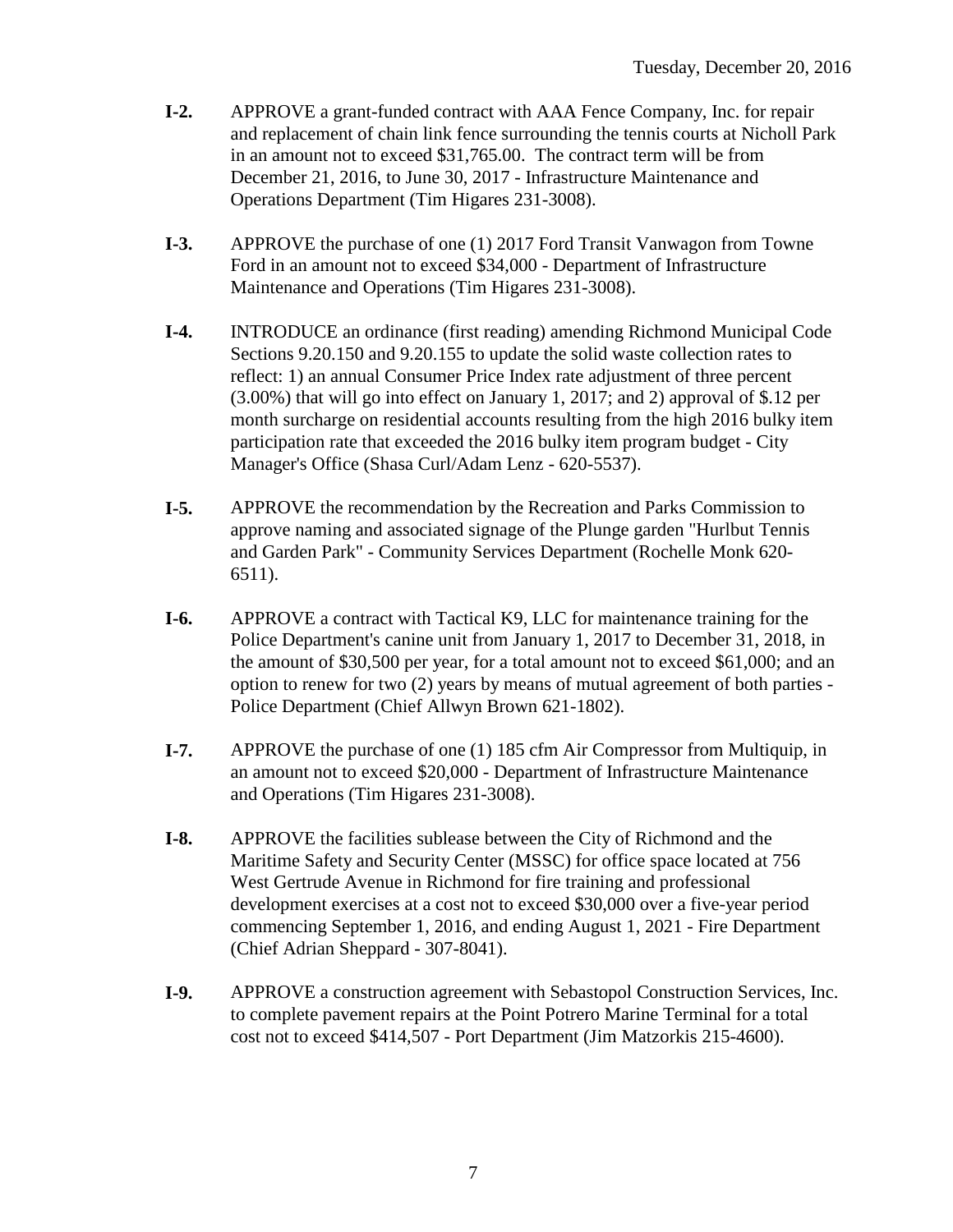- **I-10.** APPROVE the purchase of a Schwarze Model A9000 Monsoon Street Sweeper from Atlantic Machinery, Inc., in an amount not to exceed \$285,000 - Department of Infrastructure Maintenance and Operations (Tim Higares 231- 3008).
- **I-11.** RECEIVE a report on the Richmond Municipal Sewer District for the month of October 2016 - Water Resource Recovery Department (Ryan Smith 620-5486).
- **I-12.** APPROVE the Labor Management Workers' Compensation Alternative Dispute Resolution (ADR) Agreement between the City of Richmond (City) and the Richmond Police Officers Association (RPOA), and the Cost Savings Agreement associated with the ADR - Human Resources Department (Lisa Stephenson/ Kim Greer 620-6605).
- **I-13.** APPROVE the Labor Management Workers' Compensation Alternative Dispute Resolution (ADR) Agreement between the City of Richmond (City) and the International Association of Fire Fighters Local 188 (Local 188), and the Cost Savings Agreement associated with the ADR - Human Resources Department (Lisa Stephenson/ Kim Greer 620-6605).
- **I-14.** ADOPT a resolution recognizing International Federation of Professional and Technical Engineers' (IFPTE) Local 21 as the sole and exclusive bargaining agent for Executive Management employees pursuant to the Employer-Employee Relations Resolution (EERR) #134-96 - Human Resources Management (Lisa Stephenson 620-6609).
- **I-15.** ADOPT an ordinance (second reading) amending Richmond Municipal Code Section 2.50 (Business Opportunity Ordinance) to extend the expiration date to December 31, 2020 - Employment and Training Department (Sal Vaca 307- 8006).
- **I-16.** ADOPT an ordinance (second reading) adding Chapter 7.110 to the Richmond Municipal Code entitled "Fair Chance Access to Affordable Housing" requiring providers of affordable housing to ensure equal opportunity for housing applicants with past criminal convictions - Housing and Community Development (Tim Jones 621-1310).
- **I-17.** ADOPT an ordinance (second reading) repealing the Knox-Cutting Specific Plan, adopting the Richmond Bay Specific Plan, and approving a Zoning Map Amendment, subject to conditions - Planning and Building Services (Richard Mitchell 620-6706).
- **I-18.** ADOPT a resolution approving the application to the State of California Department of Parks and Recreation Youth Soccer and Recreation Development Program for funding to renovate the basketball court at Unity Park - Community Services (Rochelle Monk 620-6511).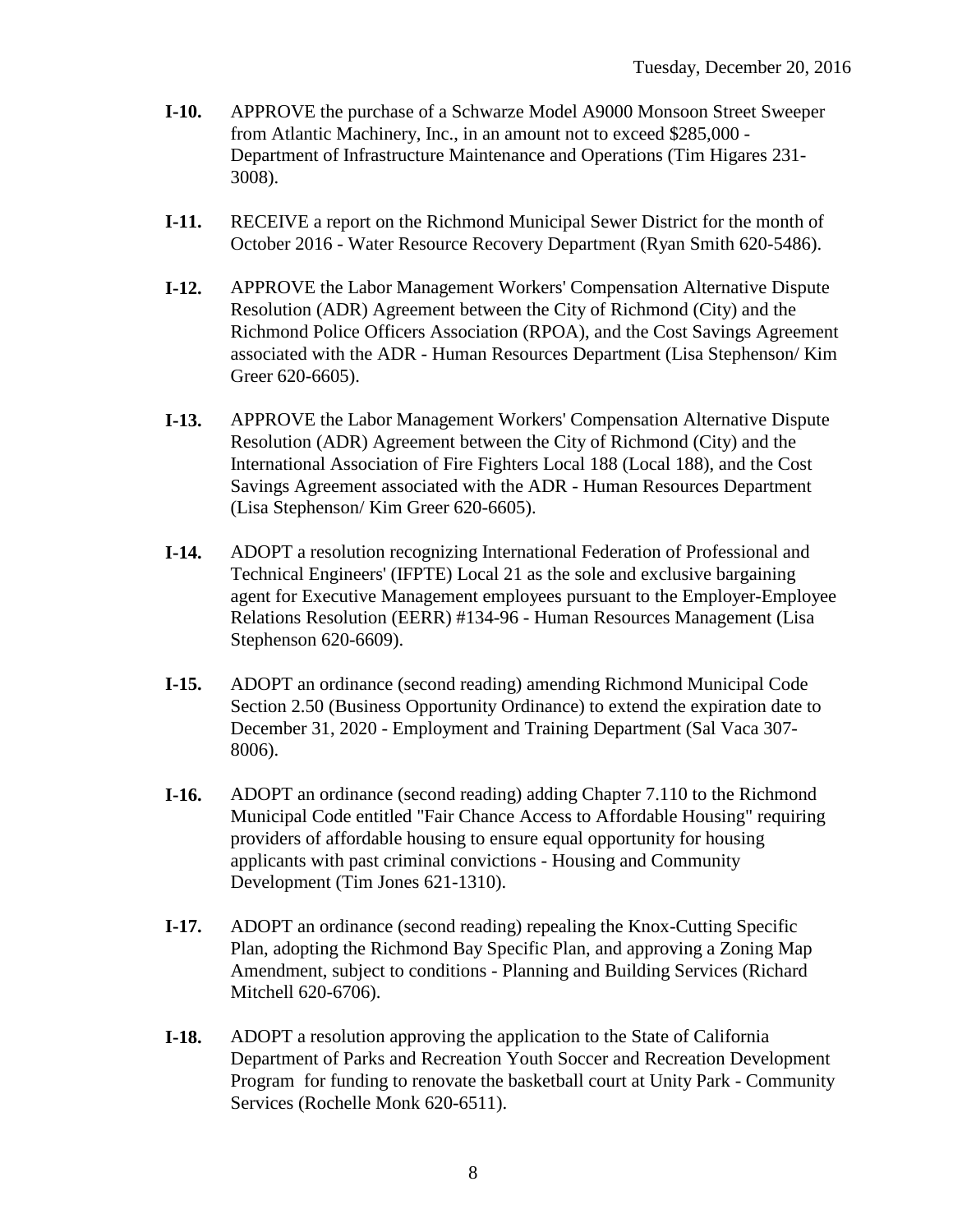- **I-19.** ADOPT a resolution approving the application to the State of California Department of Parks and Recreation Youth Soccer and Recreation Development Program for funding to renovate the basketball court at John F. Kennedy Park - Community Services (Rochelle Monk 620-6511).
- **I-20.** APPROVE the minutes of the regular City Council meetings held Tuesday, November 15 and 22, 2016 - City Clerk's Office (Pamela Christian 620-6513).
- **I-21.** APPROVE actions to update the Human Rights Human Relations Commission; APPOINT: Victoria Sawicki, seat #6, term expiring March 30, 2017 - Office of the Mayor (Mayor Tom Butt 620-6503).
- **I-22.** APPROVE actions to update the Citizens Police Review Commission; APPOINT Yenny Garcia, seat #4, term expiration November 1, 2019 - Office of the Mayor (Mayor Tom Butt 620-6503).
- **I-23.** ADOPT a resolution approving the execution of two repayment agreements with the U.S. Department of Housing and Urban Development (HUD) for unsupported and/or ineligible project costs relating to the Community Development Block Grant, HOME, and Neighborhood Stabilization Program 1 programs - Housing and Community Development Department (Tim Jones 621- 1310).
- **I-24.** ADOPT a resolution approving the installation of a four-way stop at the intersection of 8th Street and Bissell Avenue near Leadership Public School within the Santa Fe Neighborhood area - Engineering and Capital Improvement Projects (Yader Bermudez 774-6300/Steven Tam 307-8091).
- **I-25.** ADOPT a resolution approving the 2015-2016 Consolidated Annual Performance and Evaluation Report (CAPER) for submission to the U.S. Department of Housing and Urban Development (HUD) - Housing and Community Development Department (Tim Jones 621-1310).
- **I-26.** APPROVE a Second Amendment to the Employment Agreement between the City of Richmond and Bruce Reed Goodmiller to extend the term of the agreement to December 31, 2019, and to revise the annual performance evaluation section of the agreement - City Manager's Office (Bill Lindsay 620- 6512).
- **I-27.** APPROVE a lease agreement with the United States House of Representatives to allow Congressman Mark DeSaulnier to continue to utilize approximately 845 square feet of office space on the second floor of 440 Civic Center Plaza as his West County 11th Congressional District offices. The lease agreement is for \$845 per month (\$10,140 per year) and for a two-year term ending January 2019 - City Manager's Office (Bill Lindsay 620-6512).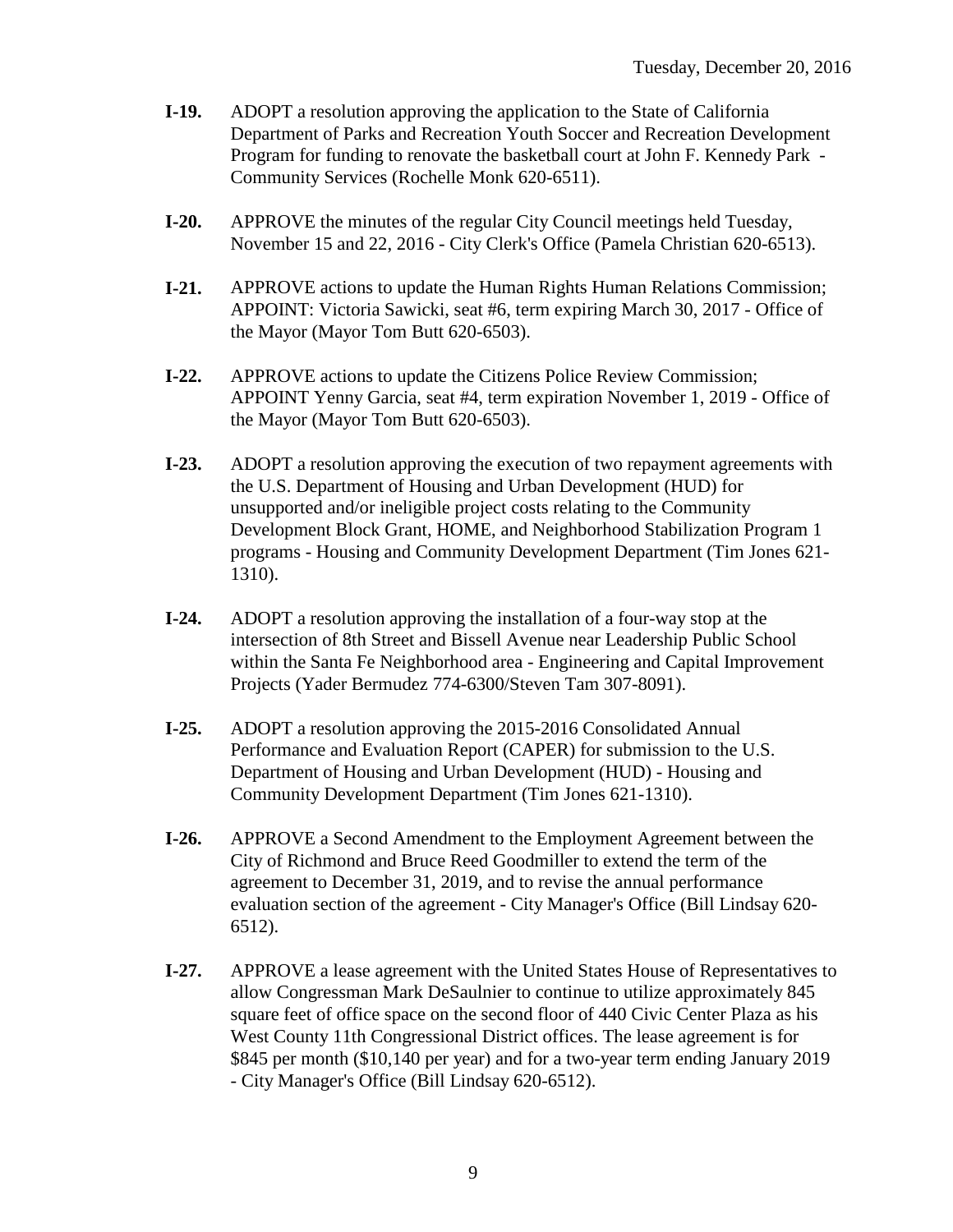**I-28.** ACCEPT and APPROPRIATE \$30,500 in grant funds from KaBOOM to fund the Mathieu Court Alley Play Street Project in Fiscal Year 2016-2017; and APPROVE the City Manager to enter into an Agreement with the Richmond Art Center for \$22,000 to assist in implementation of the Project - Planning and Building Services Department (Richard Mitchell 307-8159).

### **J. ORDINANCES CONTINUED ITEMS**

**J-1.** INTRODUCE an ordinance (first reading) adding Chapter 14.56 to the Richmond Municipal Code (RMC) to establish a Neighborhood Permit Parking Program (NPP) that is intended to provide parking restrictions in residential communities located near major employers, colleges, medical institutions and those impacted by commuter spillover parking - City Manager's Office (Bill Lindsay 620-6512/Denée Evans 621-1718). **This item was continued from the December 6, 2016, meeting.**

### **K. COUNCIL AS A WHOLE CONTINUED ITEMS**

- **K-1.** APPOINT a general employee representative to the Personnel Board from the following panel of three nominees elected at the Personnel Board Election held October 26, 2016, to November 9, 2016: (1) Robert Davila, (2) Charles Smith, and (3) Pamela Bilbo-Saucer - City Clerk's Office (Pamela Christian 620-6513). **This item was continued from the November 15 and December 6, 2016, meeting.**
- **K-2.** REVIEW the fiscal year 2016-17 first quarter operating and capital improvement budget and APPROVE the proposed fiscal year 2016-17 budget adjustments - City Manager and Finance Department (Bill Lindsay/Belinda Warner 620-6740). **This item was continued from the November 15, 2016, meeting.**
- **K-3.** RECEIVE a presentation on the design of the grant-funded Carlson Boulevard Crosstown Connection pedestrian and bicycle improvements project and DIRECT staff to advertise this construction contract - Engineering and Capital Improvement Projects (Yader Bermudez/Tawfic Halaby 621-1612). **This item was continued from the November 15, 2016, meeting.**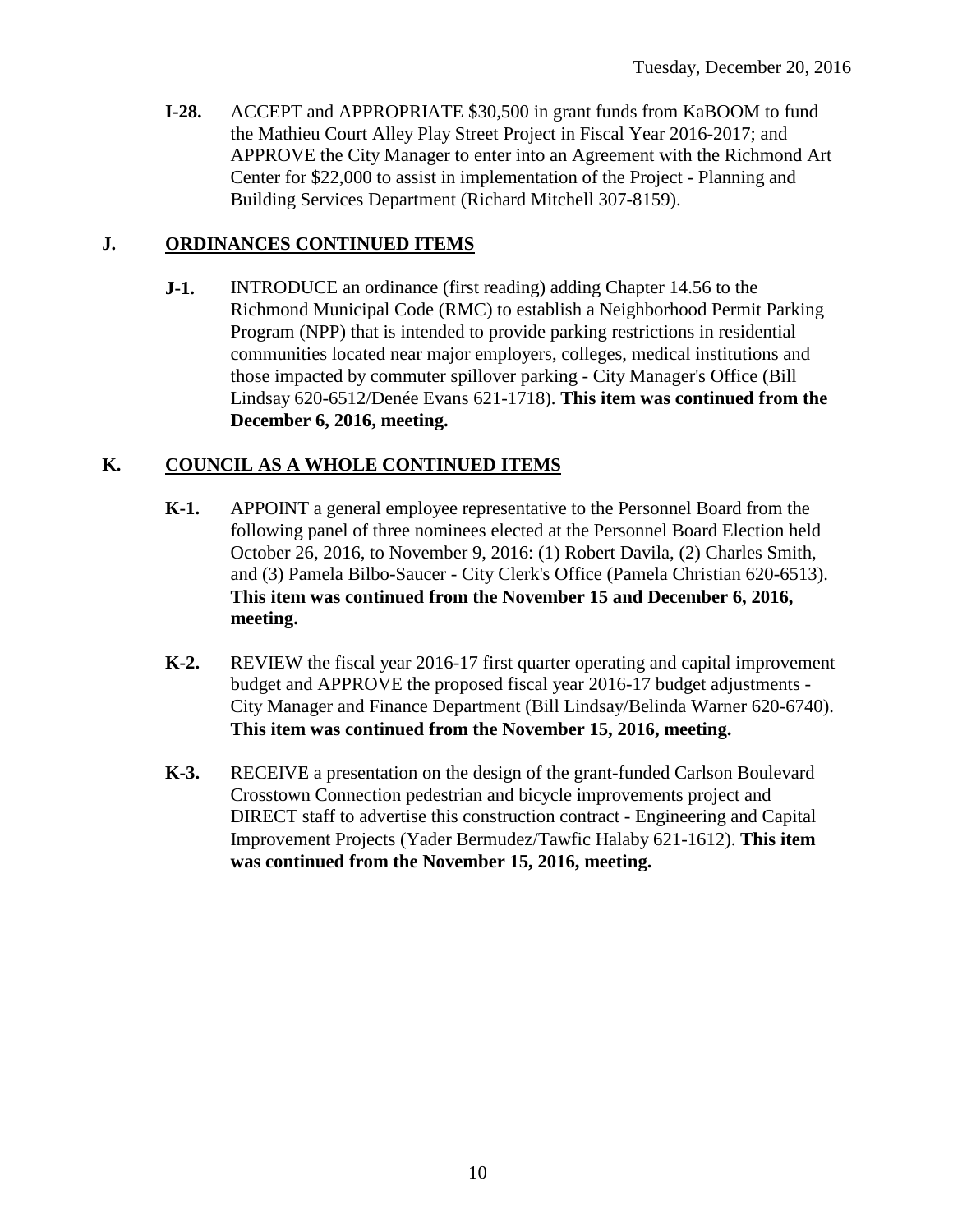#### **L. RICHMOND FAIR RENT, JUST CAUSE FOR EVICTION, HOMEOWNER PROTECTION ORDINANCE IMPLEMENTATION ITEMS**

ADOPT a resolution approving the fiscal year 2016-17 Rent Board interim budget, and authorize the City Manager to enter into a reimbursement agreement with the Rent Board for any funds advanced by the City - City Manager's Office (Bill Lindsay 620-6512).

ADOPT a resolution approving the 2016 Annual General Adjustment in accordance with Section 11.100.070(b)(3) of the Richmond Fair Rent, Just Cause for Eviction, and Homeowner Protection Ordinance - City Manager's Office (Bill Lindsay 620-6512).

ADOPT an ordinance (second reading) adding Chapter 11.102 of the Richmond Municipal Code entitled Relocation Requirements for Tenants of Residential Rental Units; and ADOPT a resolution establishing the amount of Permanent and Temporary Relocation Payments - City Manager's Office (Bill Lindsay 620- 6512).

## **M. PUBLIC HEARINGS**

**M-1.** ADOPT a resolution approving the Mitigated Negative Declaration and Mitigation Monitoring and Reporting Program for the City of Richmond Wastewater Treatment Plant and Collection System Improvements Project, as identified in the 2010 Sewer Collection System Master Plan, 2010 WWTP Master Plan, and 2016 WWTP Facility Plan - Water Resource Recovery Department (Ryan Smith 620-5486).

## **N. STUDY SESSION**

- **N-1.** RECEIVE a presentation on the proposed revised process for implementing the Fiscal Year 2017-18 Environmental and Community Investment Agreement (ECIA) competitive grant program and PROVIDE direction on key program components - City Manager's Office (Bill Lindsay/LaShonda White 620-6828).
- **N-2.** RECEIVE a report on the Greenhouse Gas (GHG) and community programs developed and implemented with fiscal year 2015-16 Environmental & Community Investment Agreement (ECIA) funds and APPROVE the fiscal year 2015-2016 ECIA annual report - City Manager's Office (Bill Lindsay 620-6512).

## **O. RESOLUTIONS**

**O-1.** ADOPT a resolution requesting the development of a horse boarding facility at the Point Pinole Regional Shoreline Park - Office of the Mayor (Mayor Tom Butt 620-6503).